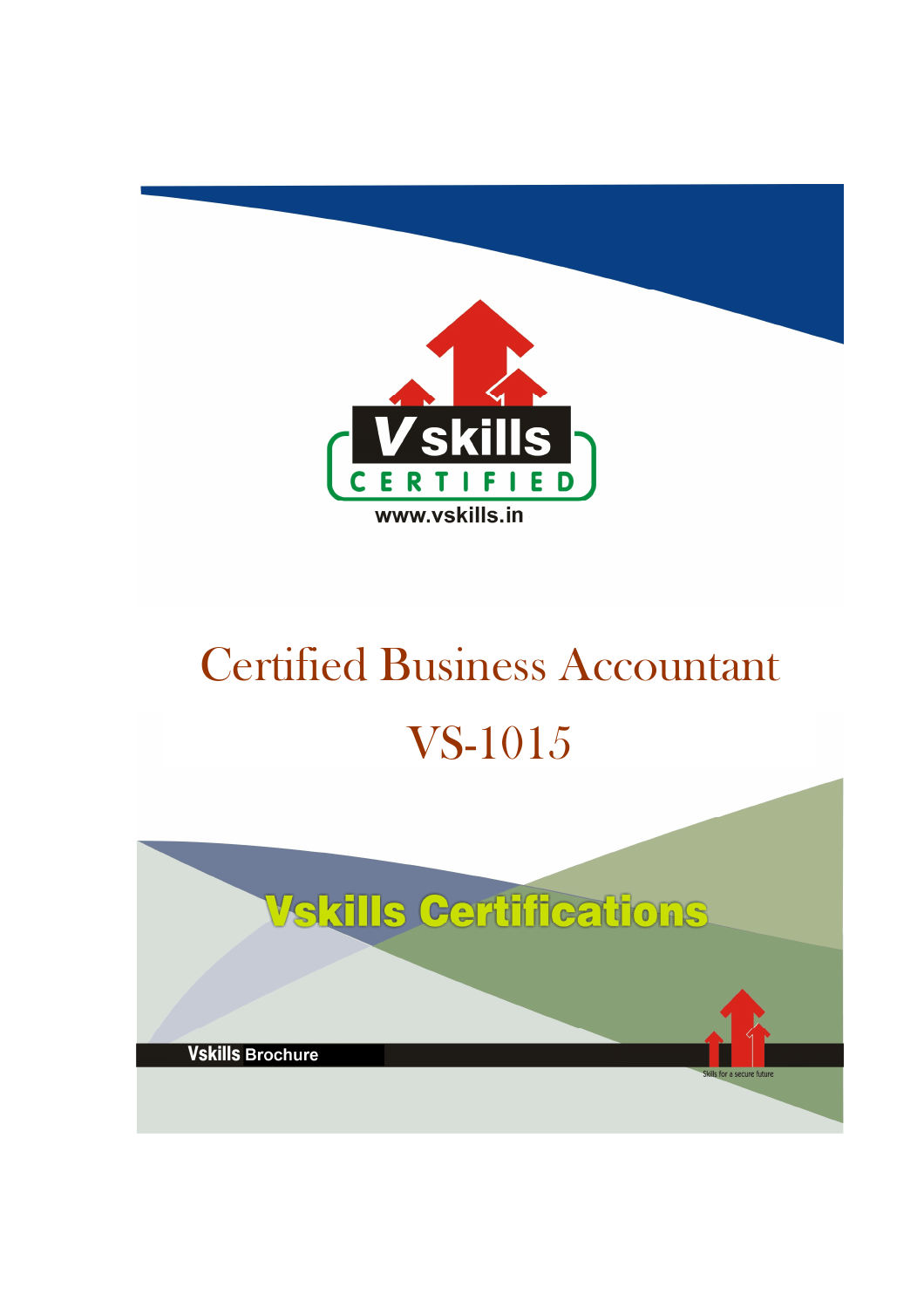# Certified Business Accountant

# Certification Code VS-1015

**Business Accountancy** is a very fast growing area of employment with great demand from small and medium industries sector. Vskills Certified Business Accountant record and analyze the financial information of the companies for which they work. They are usually part of executive and finance teams. Vskills Certified Business Accountants can find jobs in SMEs all over the country.

# Why should one take this certification?

In order to demonstrate a clear understanding of the subject and evaluating the practical aspects of accounting with a view to get a visible recognition for the knowledge possessed.

# Who will benefit from taking this certification?

Students looking to find employment in accountancy jobs, teachers of accounts, managers of companies who wish to understand accountancy, small and medium enterprise proprietors who want to have a better control over their accounts and anyone having interest in the Accountancy area.

# **Test Details:**

Duration: 60 minutes

No. of questions: 50

**Maximum marks:** 50, Passing marks:  $25$  (50%); There is no negative marking in this module.

# Fee Structure:

Rs. 3,499/- (Excludes taxes)\* \*Fees may change without prior notice, please refer http://www.vskills.in for updated fees

# Companies that hire Vskills Certified Business Accountant

Business Accountant are in great demand and major companies in India hire them. International job consultants also are constantly looking for overseas jobs. The skill is also greatly in demand in super specialized government projects on contract basis.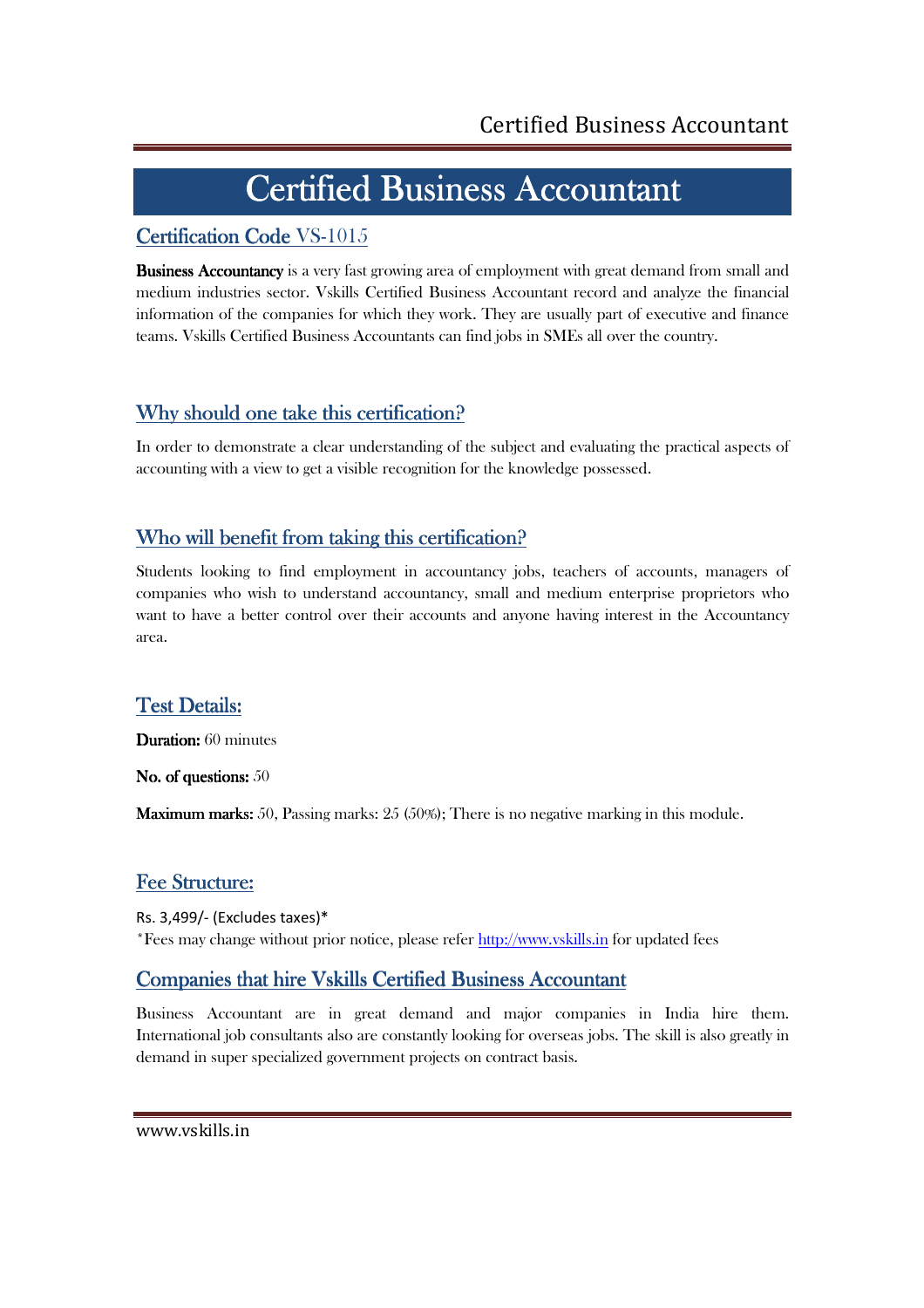# **Table of Content**

# 1. Meaning and Scope of Accounting

- 1.1 Meaning of Accounting
- 1.2 Accounting Terminologies
- 1.3 Basics of Bookkeeping and Accounting
- 1.4 Accounting concepts and principles
- 1.5 Concepts of Accounting
- 1.6 Conventions of Accounting
- 1.7 Branches of Accounting
- 1.8 Classification of Expenses, Income, Assets and Liabilities
- 1.9 Financial Statements
- 1.10 Systems of Accounting
- 1.11 Basis of Accounting
- 1.12 Source Documents
- 1.13 Journal
- 1.14 Methodology of Journalising
- 1.15 Advantages of Journal
- 1.16 Ledger
- 1.17 Trial Balance
- 1.18 Subsidiary Books
- 1.19 Purchases Books
- 1.20 Sales Book
- 1.21 Purchases Returns Book
- 1.22 Sales return Book
- 1.23 Bills Receivable Book
- 1.24 Bills Payable Book
- 1.25 Journal Proper
- 1.26 Cash Book
- 1.27 Classification of Cash Book
- 1.28 Bank Pass Book
- 1.29 Petty Cash Book
- 1.30 Imprest System
- 1.31 Bank Reconciliation Statement (BRS)
- 1.32 Methods of preparing Bank Reconciliation Statement
- 1.33 Rectification of Errors
- 1.34 Stages of Correction of Accounting Error
- 1.35 Suspense Account
- 1.36 Capital Expenditure and Revenue Expenditure
- 1.37 Capital Receipts and Revenue Receipts
- 1.38 Depreciation
- 1.39 Methods of Depreciation
- 1.40 Company Final Accounts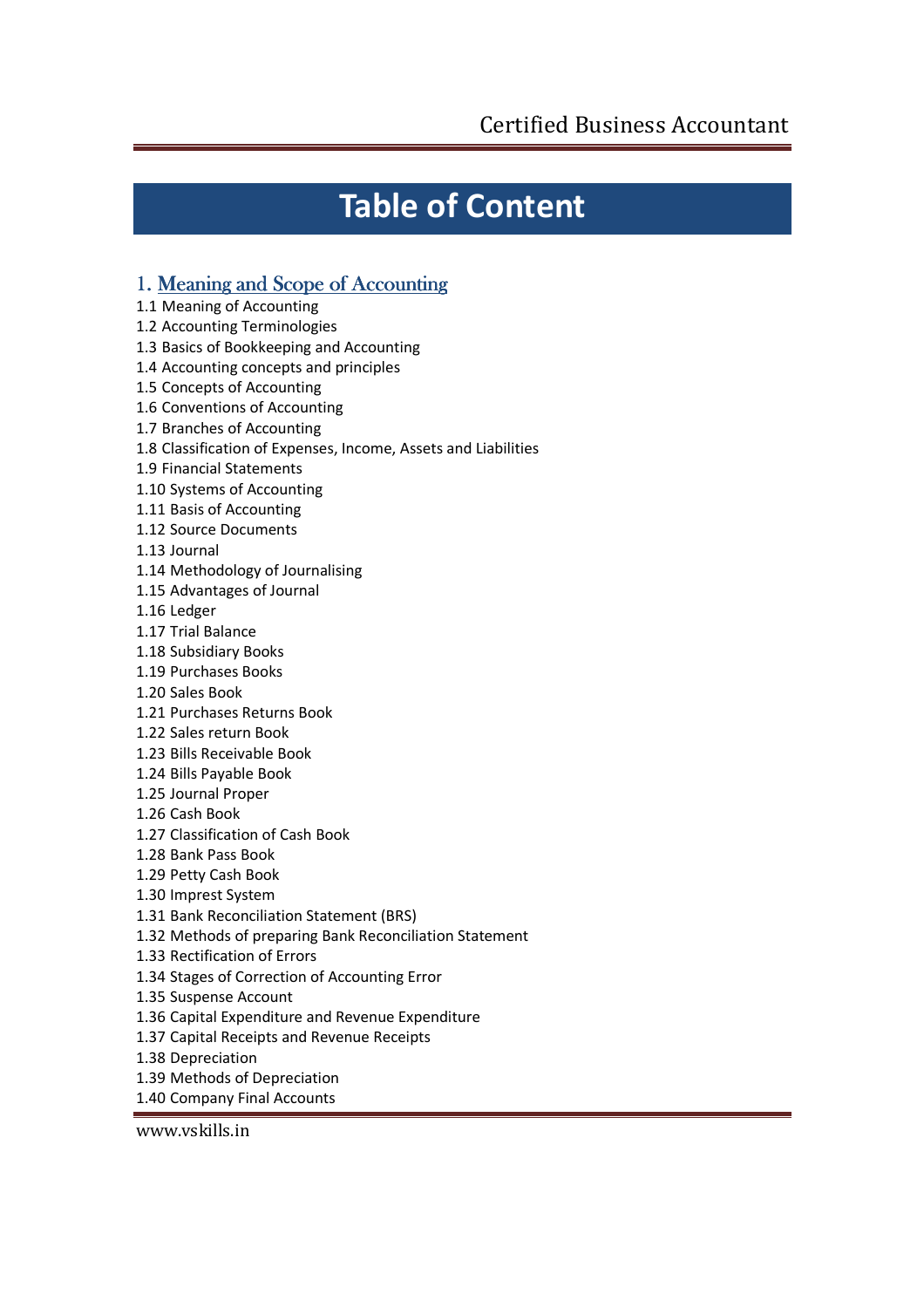- 1.41 Essential Characteristics of a Company
- 1.42 Kinds of Joint Stock Companies
- 1.43 Shares
- 1.44 Capital of a Company Limited by Shares
- 1.45 Over-subscription and Under-subscription
- 1.46 Issue of Shares to Vendors
- 1.47 Surrender of Shares
- 1.48 Re-issue of Forfeited Shares
- 1.49 Redeemable Preference shares
- 1.50 Conversion of Shares

# 2. Taxation

- 2.1 Terminologies
- 2.2 Residential Status of an Entity
- 2.3 Income Tax Liability
- 2.4 Computation of Total Income
- 2.5 Heads of Income Tax
- 2.6 Taxability of Income
- 2.7 Income under the Head of House Property
- 2.8 Deduction from Gross Total Income
- 2.9 Income from Other Source
- 2.10 Advance Tax
- 2.11 Tax Deduction at Sourece (TDS)
- 2.12 Taxation Updates

# 3. Banking and Finance

- 3.1 Introduction
- 3.2 Banking Acts and Regulations
- 3.3 Types of Banks in India
- 3.4 Services offered by a Bank
- 3.5 Deposit Products
- 3.6 Mortgage and Loans
- 3.7 Banking Instruments
- 3.8 Clearing House
- 3.9 MICR Magnetic Ink Character Recognition
- 3.10 Automated Teller Machine
- 3.11 Electronic Banking
- 3.12 Telebanking/Telephone Banking
- 3.13 Voice-Mail Facility
- 3.14 Plastic Money
- 3.15 Loan Scheduling and Development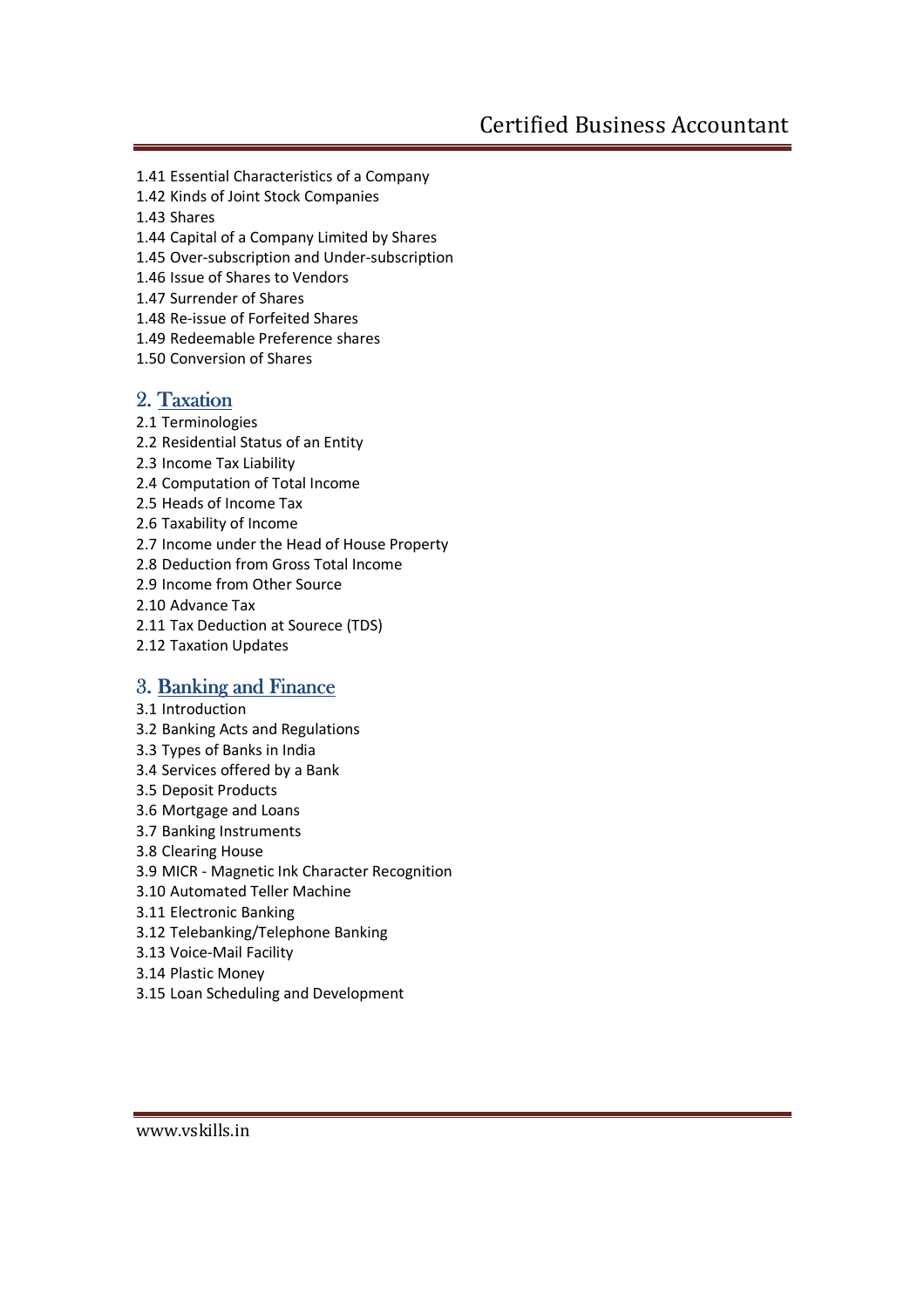# 4. Costing & Auditing

4.1 Introduction to Costing

- 4.2 Concept of Cost Accounting
- 4.3 Materials / Inventory Materials
- 4.4 Activity Based Costing (ABC)
- 4.5 Marginal Costing / Break Even Analysis
- 4.6 Variance Analysis
- 4.7 Introduction to Auditing
- 4.8 Book-Keeping, Accountancy and Auditing
- 4.9 Advantages of Auditing
- 4.10 Limitation of Audit
- 4.11 Purpose of Audit
- 4.12 Types of Auditing
- 4.13 Vouching
- 4.14 Valuation

# 5. Investment & Financial Market

- 5.1 Investment Market and its Operation
- 5.2 Risk and Return
- 5.3 Financial Market, Participants and Instruments
- 5.4 Security Market and Emerging Trends
- 5.5 Company Capital / Shares
- 5.6 Portfolio Management
- 5.7 Bonds and Debentures
- 5.8 Derivatives
- 5.9 Hedging
- 5.10 Depository
- 5.11 Dematerialisation and Rematrialisation
- 5.12 Mutual Funds
- 5.13 Stock Exchange/Screen Based Trading
- 5.14 Investors protection, Grievance and Education
- 5.15 Time Value of Money
- 5.16 Ratio Analysis

# 6. GST

6.1 What is Direct and Indirect Tax 6.2 What is GST 6.3 Why GST 6.4 GST Model 6.5 IGST Method 6.6 GST Terms 6.7 Taxable Event 6.8 Threshold Limits 6.9 GST Exempt Supply 6.10 Input Tax Credit 6.11 Electronic Ledger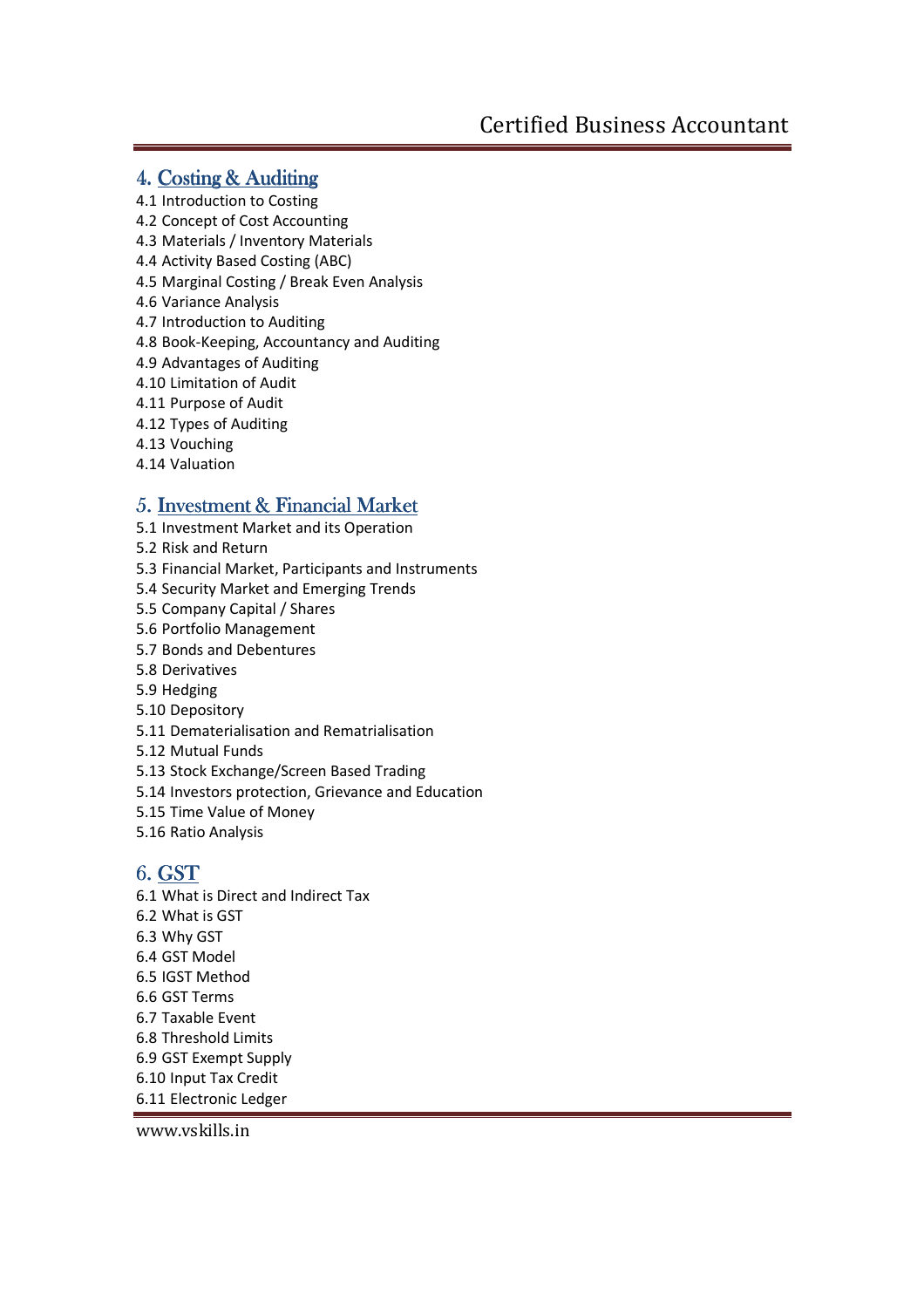6.12 GST Input Tax Credit (ITC)

- 6.13 GST Composition Scheme or Levy
- 6.14 Reverse Charge 6.15 Input Service Distributor (ISD)
- 6.16 GST Supply
- 6.17 GST Value of Supply
- 6.18 GST Time of Supply
- 6.19 GST Place of Supply
- 6.20 GST Compliance Rating
- 6.21 GST Registration
- 6.22 GSTIN
- 6.23 GST Registration Forms
- 6.24 Casual Registration
- 6.25 Non-Resident Person
- 6.26 Deemed Registration
- 6.27 Voluntary GST Registration
- 6.28 Amendment to GST Registration
- 6.29 GSTIN Cancellation and Revocation
- 6.30 HSN Codes
- 6.31 GST Invoicing
- 6.32 GST Bill of Supply
- 6.33 GST Supplementary and Revised Invoices
- 6.34 GST Return
- 6.35 GSTN Dashboard
- 6.36 Return Filing on GSTN
- 6.37 GST Valuation
- 6.38 GST E-way Bill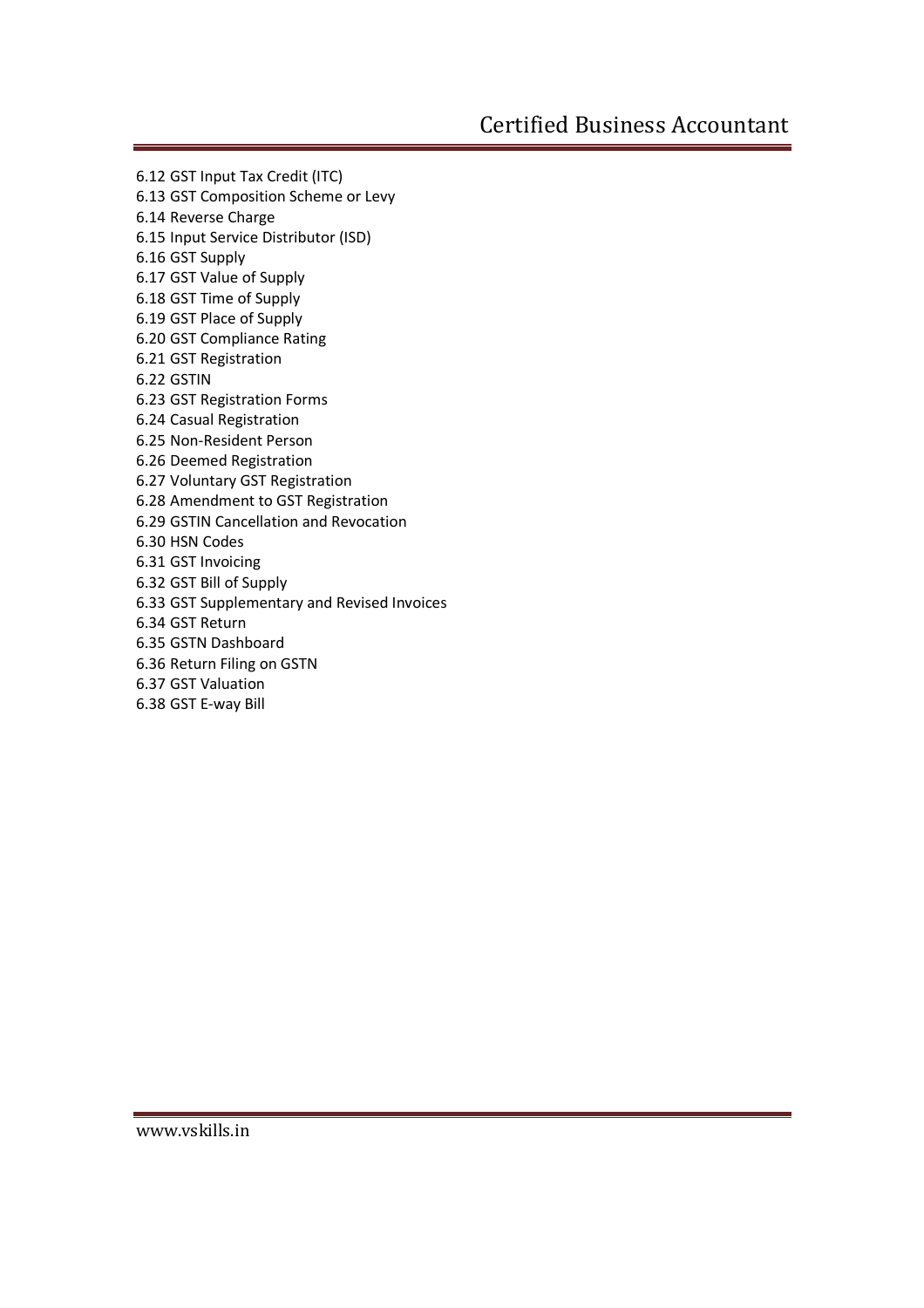# **Sample Questions**

## 1. Which of the following statements is not true?

A. The auditor's responsibility for detection and prevention of errors and frauds is similar.

B. Management fraud is more difficult to detect than employee fraud

C. Internal control system reduces the possibility of occurrence of employee fraud and management fraud

D. All the statements are correct

## 2. 'Goods sent on approval basis' have been recorded as 'Credit sales'. Which Type of an error is it?

A. Error of Omission

- B. Error of Commission
- C. Error of Principle
- D. Compensating Error

3. Cost of material consumed under LIFO costing method is Rs.6,000. Conversion Cost is Rs.16, 500. 1,000 units of the product were manufactured out of which 800  $@$  Rs.30 units sold. There were no beginning and ending inventories of work in process and finished goods. Then per unit cost is:

A. Rs.10 B. Rs.16.50 C. Rs.22.50 D. Rs.28.50

## 4. Deduction under section 80D in respect of medical insurance premium is allowed to:

A. Any assessee B. An individual or HUF C. Individual or HUF who is resident in India d) Individual only D. None of the above

5. The future value of a Rs.12, 000 investment made today, which gives an annual rate of return of 10% per annum, after one year should be \_\_\_\_\_\_\_\_\_.

A. Rs.13,250 B. Rs.13,200 C. Rs.12,900 D. Rs.12,600

Answers:  $1$  (C),  $2$  (C),  $3$  (C),  $4$  (B),  $5$  (B)